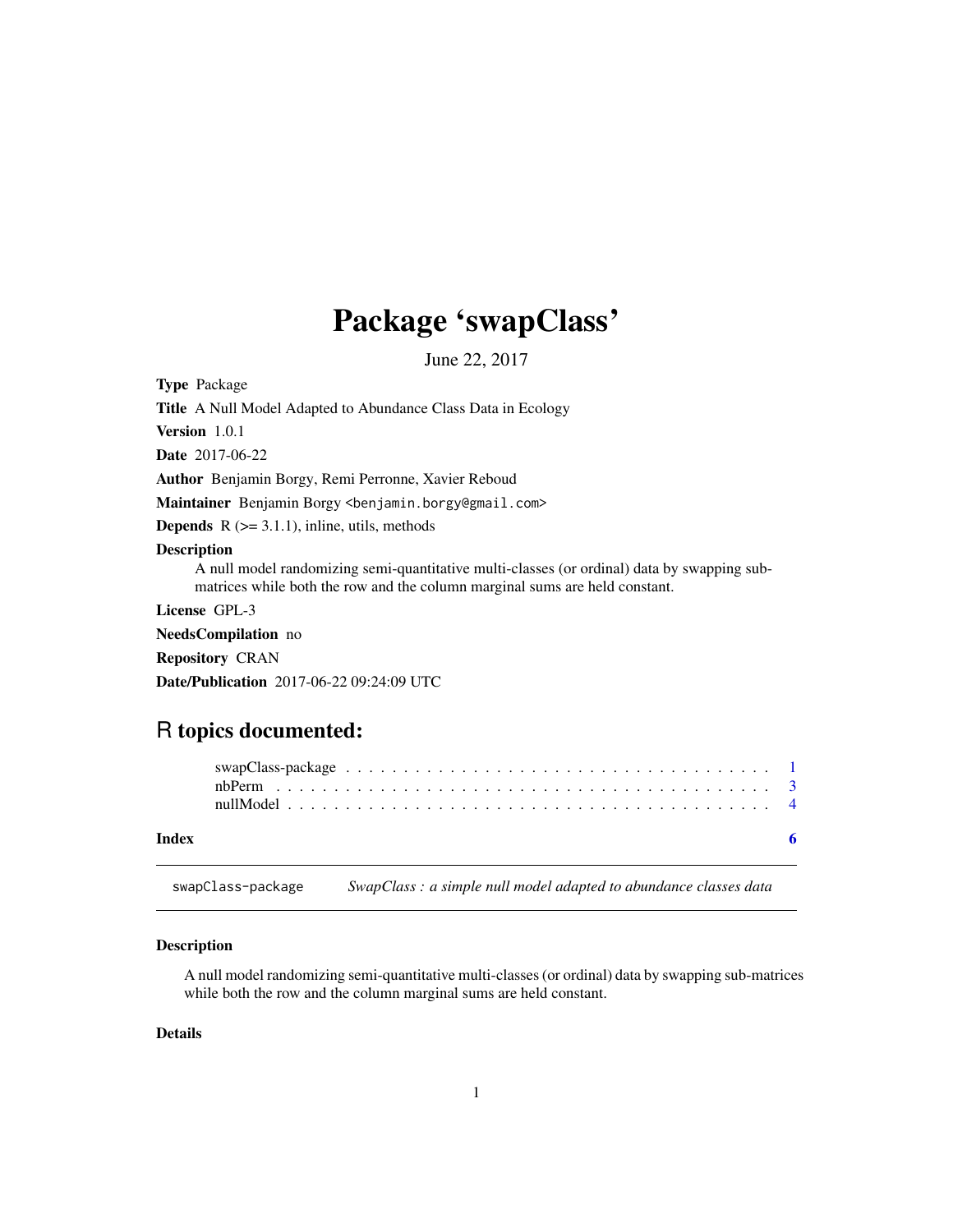| swapClass  |
|------------|
| Package    |
| 1.0.1      |
| 2017-06-22 |
| $GPI - 3$  |
|            |

#### Author(s)

Benjamin Borgy (benjamin.borgy@gmail.com), Remi Perronne, Xavier Reboud

#### References

Borgy B. - Dynamic and assembly of weed communities: Approach by statistical modeling (2011). Ph.D. Thesis. INRA Agroicologie & Universiti de Bourgogne. DOI: 10.13140/RG.2.1.1738.1601

#### Examples

```
MAT=matrix(sample(0:3,50*20,replace=TRUE,prob=c(.7,.1,.1,.1)),ncol=20)
```
#Calculation of the nbPerm index nbPerm(MAT)

#Generation of null communities NULL\_MATS=nullModel(MAT)

```
#First null community
NULL_MATS$sim[[1]]
```
#Number of times that each cell has been swapped for the first null community NULL\_MATS\$perms[[1]]

```
#nbPerm index over the observed community and the 100 null communities
plot(c(nbPerm(MAT),unlist(lapply(NULL_MATS$sim,nbPerm))),type='l',ylab="nbPerm index")
```

```
#the number of each classes per row are equal
#between observed community and the first null community
f_table = function(x) table(factor(x,levels=0:3))all(apply(MAT,1,f_table)==apply(NULL_MATS$sim[[1]],1,f_table))
```

```
#the number of each classes per column are equal
#between observed community and the first null community
all(apply(MAT,2,f_table)==apply(NULL_MATS$sim[[1]],2,f_table))
```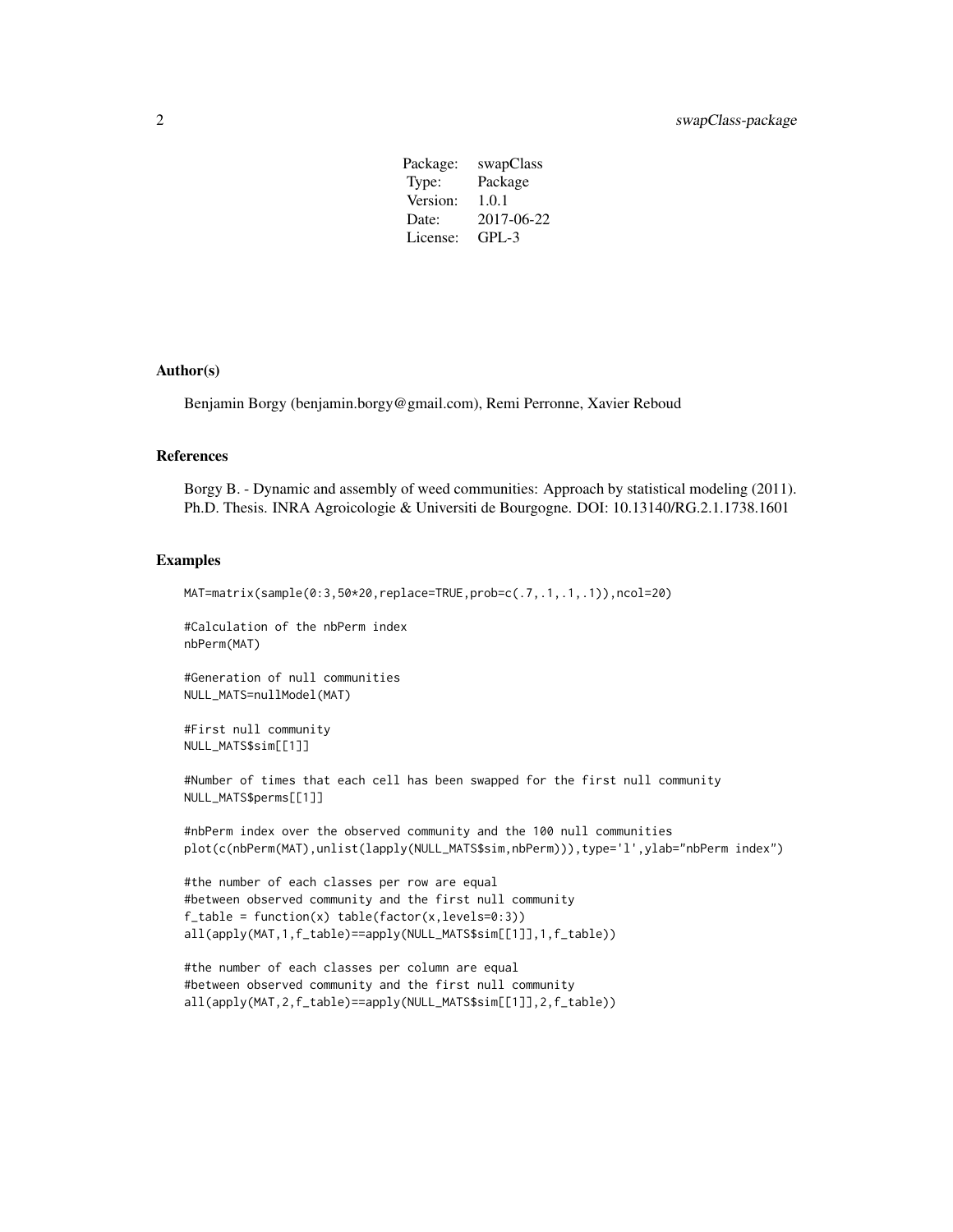<span id="page-2-1"></span><span id="page-2-0"></span>

#### Description

The number of permutations is calculated by summing the number of "swappable" sub-matrices per pair of abundance classes. The number of abundance classes needs to be relatively low, the swapClass algorithm being efficient on semi-quantitative multi-classes (or ordinal) variables (e.g. Braun-Blanquet- type abundance/dominance scores) but not on continuous quantitative variables.

#### Usage

nbPerm(mat)

#### Arguments

mat an object of class matrix with abundance classes.

#### Details

nbPerm is the sum of "swappable" sub-matrices divided by the number of cells in the matrix (number of rows x number of columns). nbPerm calls a dynamically defined functions (swapClass\_NBP) with in-lined C code compiled by [setCMethod](#page-0-1) on package load.

#### Value

a single numeric value.

#### Author(s)

Benjamin Borgy (benjamin.borgy@gmail.com), Remi Perronne, Xavier Reboud

#### References

Borgy B. - Dynamic and assembly of weed communities: Approach by statistical modeling (2011). Ph.D. Thesis. INRA Agroicologie & Universiti de Bourgogne. DOI: 10.13140/RG.2.1.1738.1601

#### See Also

[nullModel](#page-3-1)

#### Examples

```
MAT=matrix(sample(0:3,50*20,replace=TRUE,prob=c(.7,.1,.1,.1)),ncol=20)
nbPerm(MAT)
```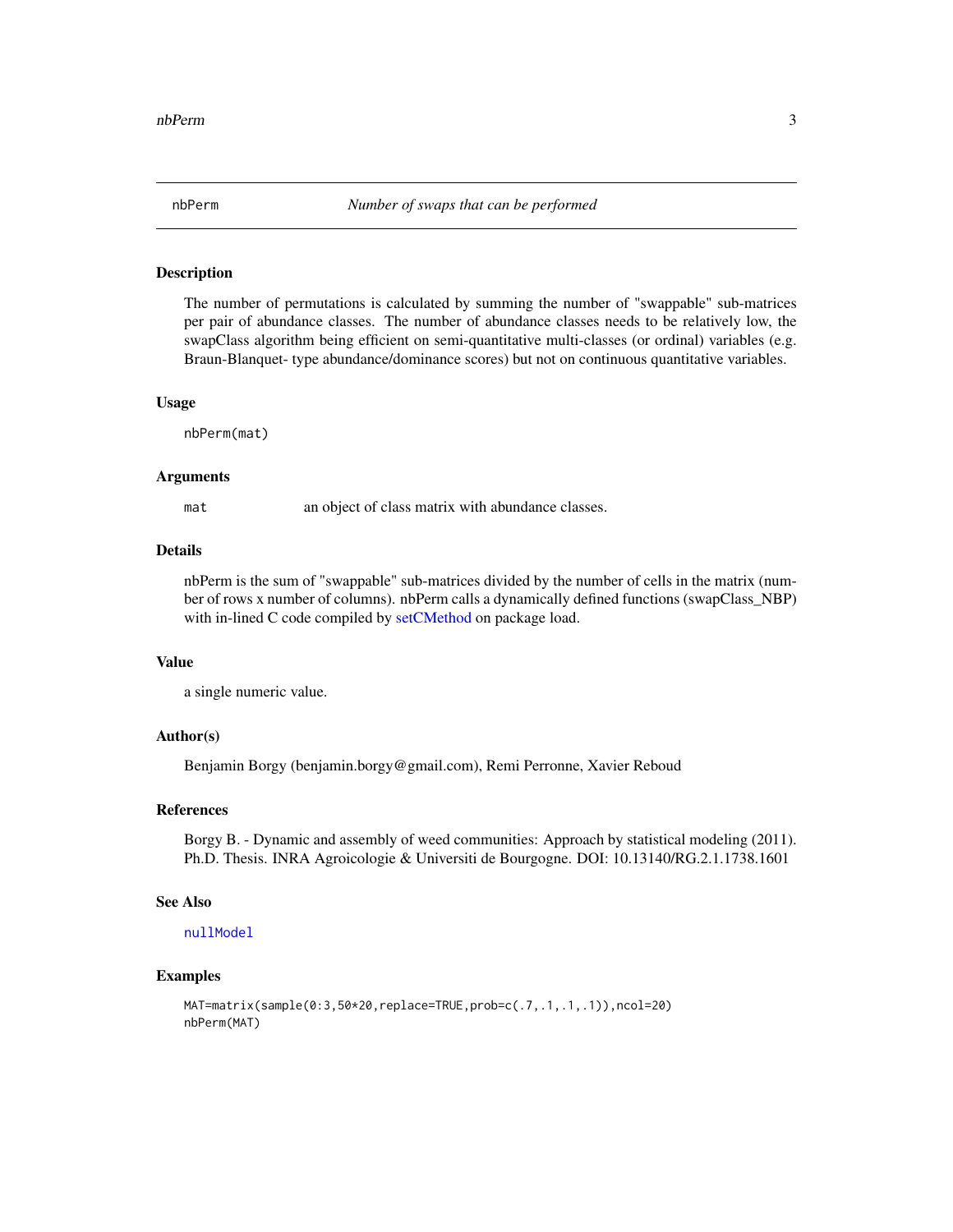<span id="page-3-1"></span><span id="page-3-0"></span>

#### Description

a simple null model adapted to semi-quantitative multi-classes (or partially ordered) data.

#### Usage

```
nullModel(mat, nsim = 100, recursive = TRUE, burnin = NULL, thin = NULL, strata = NULL)
```
#### Arguments

| mat       | an object of class matrix (or data frame) with numerical abundance classes (site<br>by row and species by column).                                                     |
|-----------|------------------------------------------------------------------------------------------------------------------------------------------------------------------------|
| nsim      | Number of simulated null communities (positive integer), $\delta$ default = 100.                                                                                       |
| recursive | A logical value indicating if generation of a new null community is performed<br>from the last one created, $default = T$ .                                            |
| burnin    | Number of null communities discarded before proper analysis (positive integer),<br>if NULL (defaut) then burnin = $nrow(mat)*ncol(mat)*10$ .                           |
| thin      | Number of discarded null communities between two evaluations (positive inte-<br>ger) if recursive=T, if NULL (defaut) then thin = $max(nrow(mat)*ncol(mat)*10,1000)$ . |
| strata    | a numeric vector of length egal to nrow(mat) supplying strata. Swap are per-<br>formed within strata, defaut = NULL.                                                   |

#### Details

The SwapClass model is derived from the "swap philosophy" apply on presence-absence data. The limited number of abundance classes and their repetitiveness allow the extension of the "swap" method classically applied on presence-absence data with two classes (0 and 1). In the same way that "swap" methods permute sub-matrices of presence/absence community matrix, semiquantitative data can be randomized by swapping sub-matrices while row and column marginals are not modified. nullModel calls a dynamically defined functions (swapClass\_swapC) with inlined C code compiled by [setCMethod](#page-0-1) on package load.

#### Value

| sim   | an object of class list containing the null communities                                             |
|-------|-----------------------------------------------------------------------------------------------------|
| perms | an object of class list containing matrices with the number of times each cell has<br>been swapped. |

#### Author(s)

Benjamin Borgy (benjamin.borgy@gmail.com), Remi Perronne, Xavier Reboud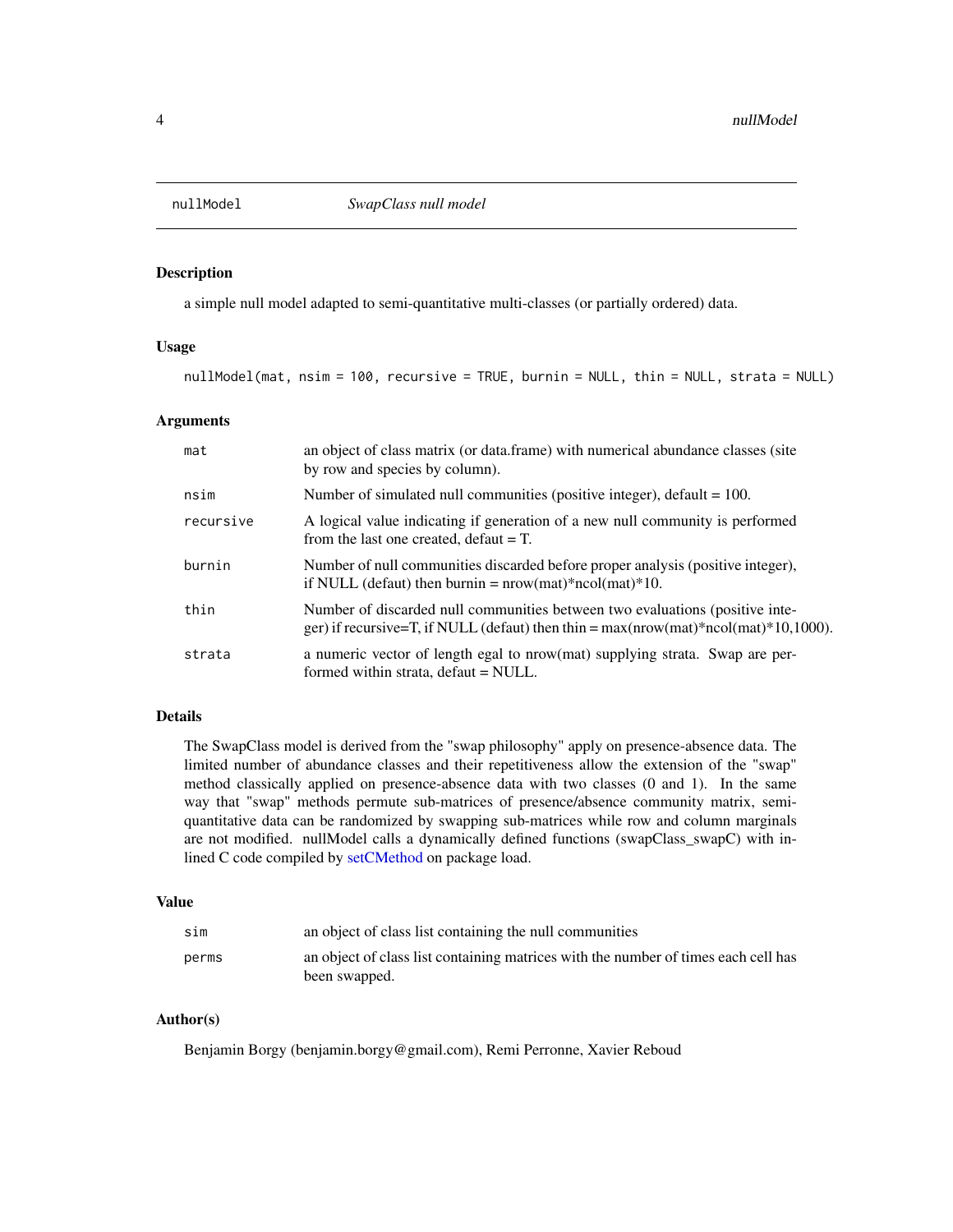#### <span id="page-4-0"></span>nullModel 5

#### References

Borgy B. - Dynamic and assembly of weed communities: Approach by statistical modeling (2011). Ph.D. Thesis. INRA Agroicologie & Universiti de Bourgogne. DOI: 10.13140/RG.2.1.1738.1601

#### See Also

#### [nbPerm](#page-2-1)

#### Examples

```
MAT=matrix(sample(0:3,50*20,replace=TRUE,prob=c(.7,.1,.1,.1)),ncol=20)
```
#Generation of null communities NULL\_MATS=nullModel(MAT)

#First null community NULL\_MATS\$sim[[1]]

#Number of times that each cell has been swapped for the first null community NULL\_MATS\$perms[[1]]

#nbPerm index over the observed community and the 100 null communities plot(c(nbPerm(MAT),unlist(lapply(NULL\_MATS\$sim,nbPerm))),type='l',ylab="nbPerm index")

#the number of each classes per row are equal #between observed community and the first null community  $f_table = function(x) table(factor(x,levels=0:3))$ all(apply(MAT,1,f\_table)==apply(NULL\_MATS\$sim[[1]],1,f\_table))

```
#the number of each classes per column are equal
#between observed community and the first null community
all(apply(MAT,2,f_table)==apply(NULL_MATS$sim[[1]],2,f_table))
```